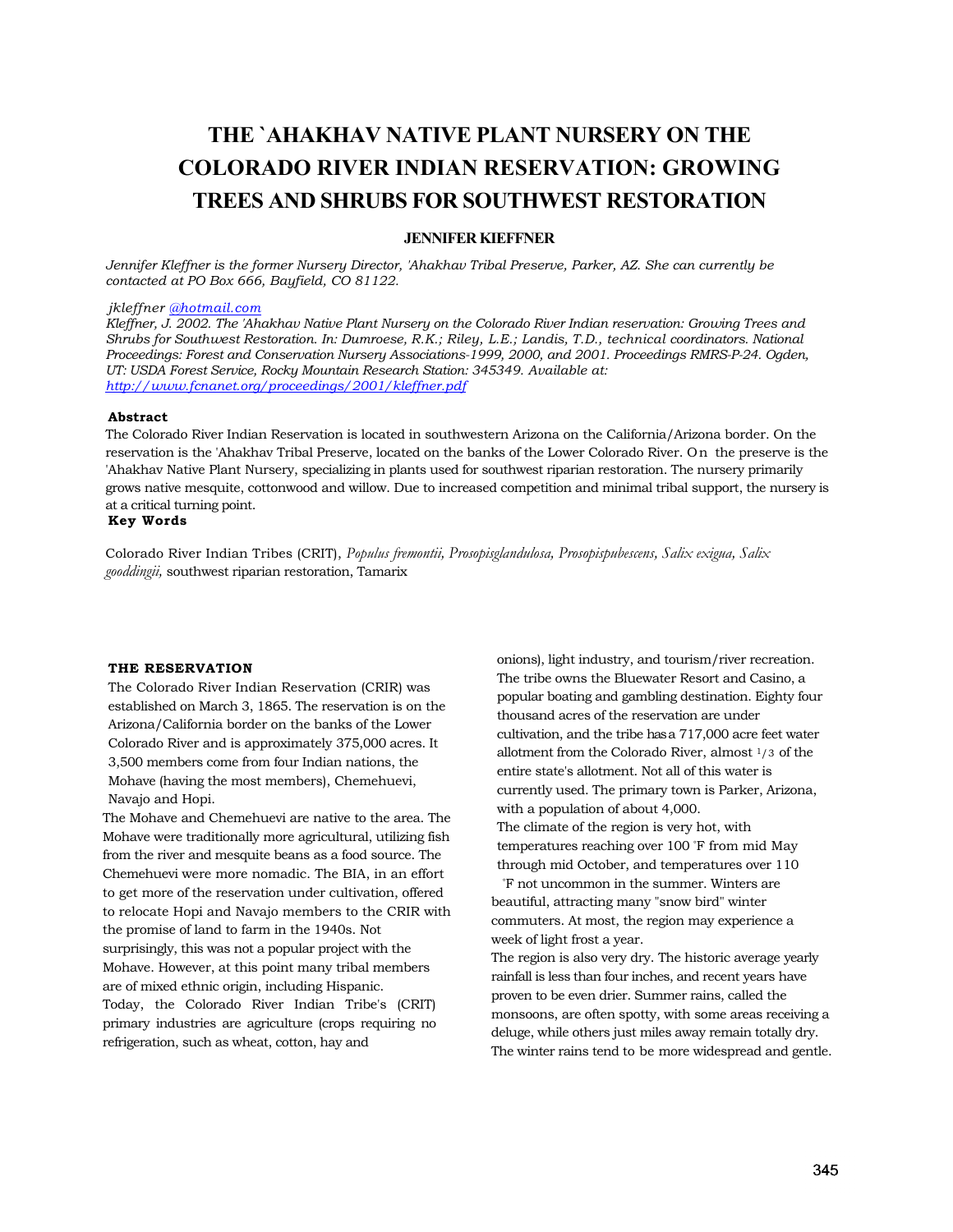Agriculture brought to the community some financial independence and improved infrastructure, but also degraded wildlife habitat, increased soil salinity, and increased fires. With fire came the loss of the traditional mesquite bosques used in traditional Mohave ceremonies and a massive saltcedar *(Tamarix spp.)* incursion.

Saltcedar has been found to bloom in the area 12 months out of the year, can use up to 200 gallons of water per day per tree, is fire and flood adapted, increases soil salinity and is estimated to infest 1.5 million riparian acres in the Southwest. It is not, however, a no man's land for wildlife, and the endangered Southwestern Willow Flycatcher has been found to nest in saltcedar as a alternative to its degraded or non-existent traditional willow habitat.

## **THE PRESERVE**

The 'Ahakhav Tribal Preserve, located on the CRIR, was established in 1995 and has been maintained through grants from many different federal and state agencies. It consists of just over 1,000 acres situated along the Lower Colorado River. Its three goals are recreation, restoration and education. The Preserve receives a small operating budget from the tribe, but otherwise is solely dependant upon grants.

Over 400 acres of land have been revegetated on the Preserve. This revegetation has consisted of mechanical removal of saltcedar, soil testing to determine appropriate native plants for revegetation, planting of native willow, cottonwood and mesquite, and drip irrigation until the plants are established. Additionally, an old backwater channel has been dredged out and restored for fish habitat, swimming and canoeing, ('ahakhav is the Mohave word for backwater) and a four acre grass park area with picnic tables and BBQs has been established. The preserve has been featured in *Native Peoples Magazine, Arizona Highways Magazine, Landscape Architecture* and several restoration journals.

#### **THE NURSERY**

The 'Ahakhav Native Plant Nursery was established in 1996 to provide native plants for the Preserve's restoration efforts. Over time, the nursery increased production to provide native plants for other restoration efforts on the reservation, and is now also providing plants for

restoration projects along the Lower Colorado River in Arizona. The nursery now includes low water use native and xeroscape plants for retail sale as well. The staff includes a nursery director and up to six part time nursery workers in the busy winter and summer months. Tribal members are hired when possible.

The nursery grows plants in 1, 5, and 15 gallon black plastic containers, propagated from seed, cuttings, or purchased liners. We grow eleven native species used for revegetation, eleven additional natives used in more conventional landscaping, and approximately 40 additional species for retail sale. We currently have room for approximately 50,000 one gallon containers. Typically, southwestern Arizona nurseries do not have greenhouses. We are no exception. Plants are either grown out in the open or under two large shade structures, which help to keep the soil temperature down in the summer. The irrigation system is a simple modified home lawn sprinkler system, mostly on 2.5 foot risers. Pots are placed on salvaged wood pallets, which are in turn on top of coarse gravel. Soil mix consists of 50% sand and 50% inexpensive bulk wood mulch. No sterilization of pots or soil is performed. Our most common restoration plants are western honey mesquite *(Prosopisglandulosa* var. *torreyana),*  screwbean mesquite *(Prosopispubescens),* Fremont cottonwood *(Populus fremontii* var. *fremontir)* and sandbar and Goodding willow *(Salix exigua* and *S. gooddingii* respectively).

#### **SPECIES**

## **Western Honey Mesquite**

## *Propagation*

Harvest seed pods in late June/early July. Minimize bruchid insect damage by picking pods when ripe and dry but before dropping to the ground. Store in airtight containers once seeds are thoroughly dry (not a problem during our 115 degree summer days). Grind seed pods in blender and sift out "flour." Break open remaining individual shells and remove seeds. (Similar to cracking sunflower seed shells.) We use needle nose pliers. Scarify seeds with sandpaper. Soak in water 24 hours. Plant seeds that swell, (you can dry off and rescarify those that don't) one per one gallon pot, at a depth of about double seed diameter. Plant seeds early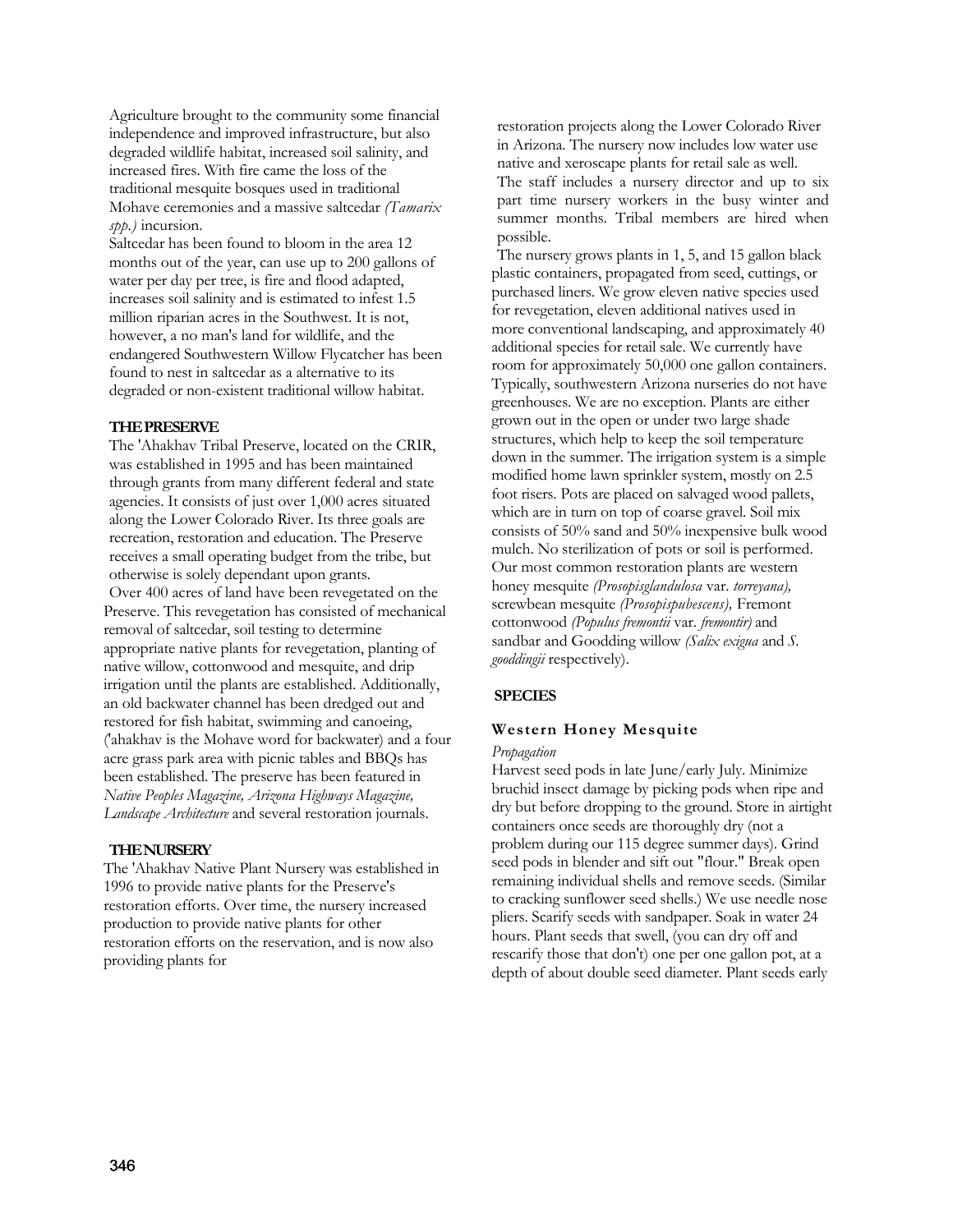May through July/August, or anytime temperatures are over 90 degrees. Protect from rodent herbivery with hardware cloth until plants are a few inches tall.

*Advantages/Disadvantages to Western Honey Mesquite*  Advantages: The most drought tolerant of restoration species discussed here. Good salt tolerance. Great for wildlife. Many animals from deer and coyote to rabbit eat the pods. Disadvantages: Problems with psyllids (small insect similar to aphid.). Problems with browsing, especially by rabbits, both in nursery and in outplantings. Seed preparation is extremely labor intensive.

#### *Success*

Up to 95% germination rate within 5 days. Loss of 5% to 10% to rodent browsing, even when fenced and covered with hardware cloth. If planted in May, ready to outplant in four months (over 12 inches tall). Normally planted the following spring, prior to summer growing season. Our nursery has propagated over 7,000 Honey Mesquite.

## **Screwbean Mesquite**

## *Propagation*

Harvest, storage and planting times are identical to Western Honey Mesquite. Seed preparation is not as labor intensive. Seeds are much smaller, slightly larger than a mustard grain. The grinding process also serves to scarify. Once pods are ground, resulting flour/seed mixture can be rinsed in water to remove some of the flour, soaked for 24 hours, and planted one pinch per one gallon pot (approximately 2 to 3 seeds per pinch).

## *Advantages/Disadvantages to Screwbean Mesquite*

Advantages: Does not suffer browse damage. Does not suffer major insect damage. Good salt tolerance. Much less intensive seed preparation. Disadvantages: Needs to be within eight feet of water table to survive. Truly a riparian species. Not as readily used as food source by wildlife.

## *Success*

Percent germination is lower. Around 80% within 7 to 10 days. Old seed does not germinate as well. Growth rates are more variable. Because seed preparation is easier, we replant ungerminated pots every two weeks. If grown under shade, May plantings are ready to outplant by October. Normally planted the following spring. Over

15,000 Screwbean Mesquite trees propagated at our nursery.

We use no fertilizer on any mesquite as they are nitrogen fixing legumes and no positive effect has been shown when they are given fertilizer. Rhizobium inoculant is quite successful for boosting growth on mesquite.

# **Fremont Cottonwood**

Fremont cottonwood was once the dominant riparian tree species on the Lower Colorado, along with Goodding willow. A short-lived, fast growing tree, groves were over harvested for construction lumber and steamboat fuel in the early part of this century. Cottonwood/willow no longer naturally regenerates due to altered flood regimes caused by the extensive damming of the Lower Colorado. Fremont cottonwood has a low salt tolerance (but better than Goodding willow) and needs to be very close to the water table to become established. It should be noted that even aged stand plantings, a common restoration technique due to limited funds and a short term planning strategy, do not provide any understory once trees are mature.

#### *Propagation/Success*

Trim lower branch "whip" cuttings from 2 to 6 yearold trees from November through January. Whips should be 0.5 to 2 inches in diameter. These whips are a limited resource in our area, and there are different cottonwood phenotypes that have radically different bloom times. Trim off all side branches/leaves and cut whips down to 12 inch lengths. Keep in water. Can be held for up to two weeks. Dip end in 0.1% IBA powder and push pole into 1 gallon pot about three-fourths of the way down. Firm soil around pole and keep very wet. Plant 20% over required quantity. We have an approximately 15% failure rate. Poles should root within three weeks. Leaf out depends on particular phenotype and occurs anytime from January to March. Fertilize with slow release fertilizer. We use Best Tabs 20-10-5. Ready to outplant by April 15th. This process has been accomplished successfully in the summer as well.

## **Goodding and Sandbar Willow**

Goodding willow is a large tree originally found growing in mixed stands with Fremont cottonwood. Currently very limited on the reservation. Sandbar willow is a 15-foot-tall shrub, creating dense stands due to root suckering. It is a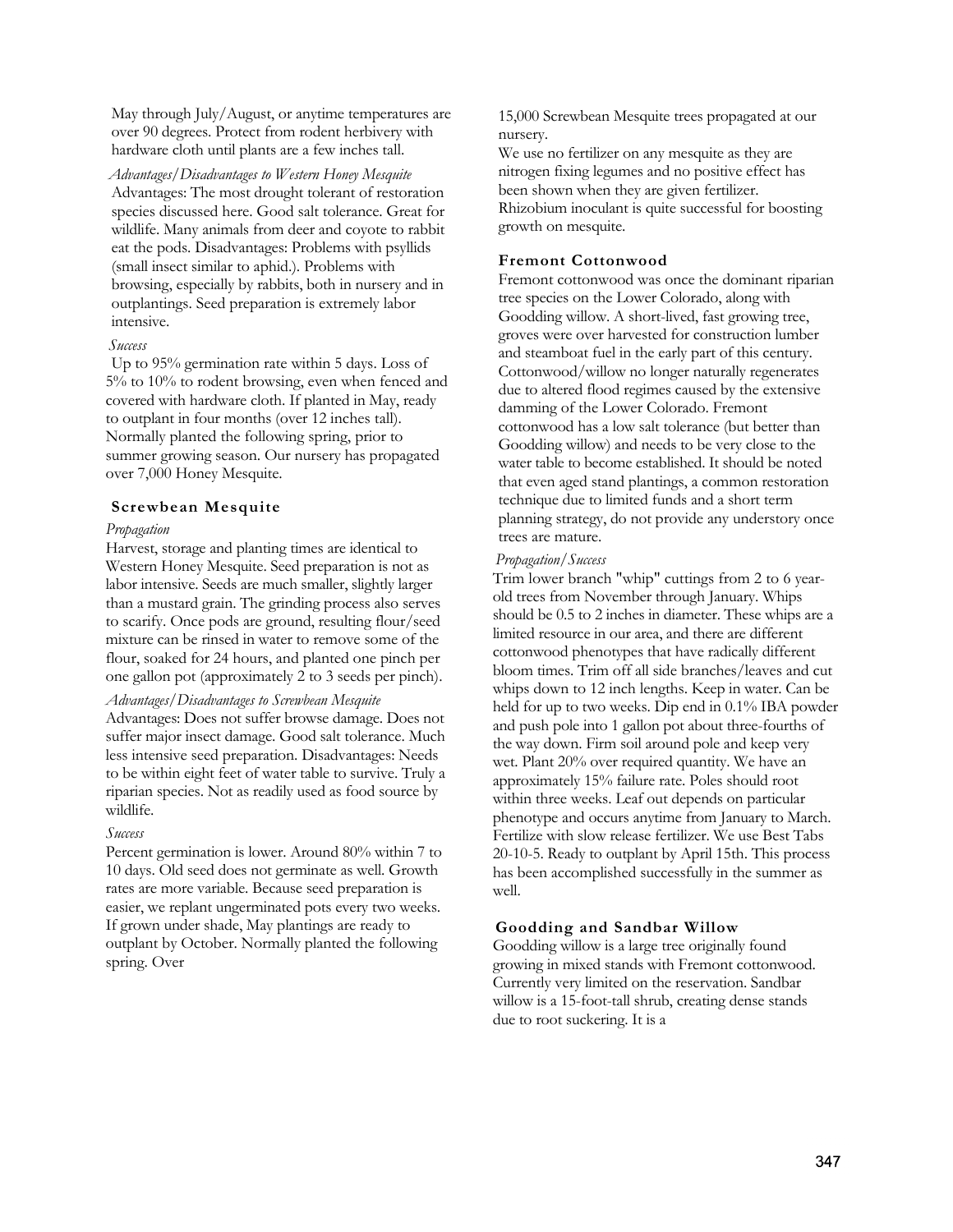great understory for a mature Goodding willow/cottonwood canopy.

# *Propagation/Success*

Process is identical to Fremont Cottonwood, and takes place at the same time of year. Sandbar willow has an extremely high rooting rate from 1year-old wood cuttings (in other words, >95%). Is IBA really necessary? We don't know but why risk it? Finding a source for cuttings is sometimes quite difficult. Over 30,000 Fremont cottonwood and Goodding and sandbar willow have been propagated at our nursery.

*Propagation of Willow and Cottonwood from Seed*  Goodding willow was successfully grown from seed in the summer 2000. Fresh seeds were mixed with damp sand and spread over a plug tray. Seedlings were transplanted when they had two true leaves. Ready to be outplanted the following spring.

*Advantages/Disadvantages of Propagation from Seed* Advantages: Increased genetic diversity of a particular phenotype. Easy to propagate large numbers of seedlings. Ensured ratio of male to female trees. Disadvantages: Short seed viability. Longer grow out period. Seeding and transplanting takes place in the heat of the summer, a distinct disadvantage when it's 115 °F in the shade.

## **THE FUTURE:**

# **Coming to an ecosystem near you...**

Saltcedar and other noxious weeds will continue to spread. The natural flood regime will NOT be restored to the Lower Colorado River, thus ensuring ongoing revegetation efforts into perpetuity. Federal, State and Local governments and Tribal entities will continue with efforts at restoration/revegetation. Native plants will continue to increase in demand.

# **The Colorado River Indian Tribes will make a decision.**

Because of the way that the 'Ahakhav Native Plant Nursery came about, almost as an afterthought, it has received very little support from the CRIT. All nursery expansions have been paid for from nursery profits, the Nursery Director position has no benefits, and equipment is limited. Early profits were based on highly inflated plant prices (attainable since we were buying the plants from

ourselves, or because we were the only available option to other organizations). The growth of the nursery has not gone unnoticed by other tribes and outside enterprises. The CRIT will soon have to make a decision. They will either fully recognize the `Ahakhav Native Plant Nursery as an important and viable tribal enterprise and support it financially and politically, or increased competition from outside nurseries including competing tribal enterprises will make the nursery a losing financial proposition and it will not continue.

# **REFERENCES**

# **journal articles dealing with the 'Ahakhav Tribal Preserve and Restoration work there.**

- Anderson, B, Barrows, C. 1998. The Debate over Tamarisk. Restoration and Management Notes 16(2):129.
- Baker, Joe 2000. Environmental Recovery; Colorado River Indian Tribes. Native Peoples 14(1):56.
- Caylor, A. 2000. A Promise Long Deferred: Federal Reclamation on the Colorado River Indian Reservation. Pacific Historical Review 69(2):193.
- Phillips, F. 1998. The 'Ahakhav Tribal Preserve. Restoration and Management Notes. 16(2): 140.
- Thompson, J. W. 2000. Desert Passage. Landscape Architecture. 90(3): 56.

# **People doing work on Southwest riparian restoration.**

Julie Stromberg, Arizona State University. Many published pieces. Good information on natural regeneration of cottonwood/willow at the Nature Conservancy's Hassayampa River Preserve in Arizona.

Contact Imperial and Cibola National Wildlife Refuges in Arizona, and the Bosque del Apache National Wildlife Refuge in New Mexico to learn about their ongoing restoration projects.

Contact Dr. Bertin Anderson of Revegetation and Wildlife Management Center, Inc., 203 South Palm Drive, Blythe, CA 92225 (760) 922-2541. Dr. Anderson has been doing work in the Southwest for over 20 years. He is a bit prickly to deal with at times, but probably knows more than just about